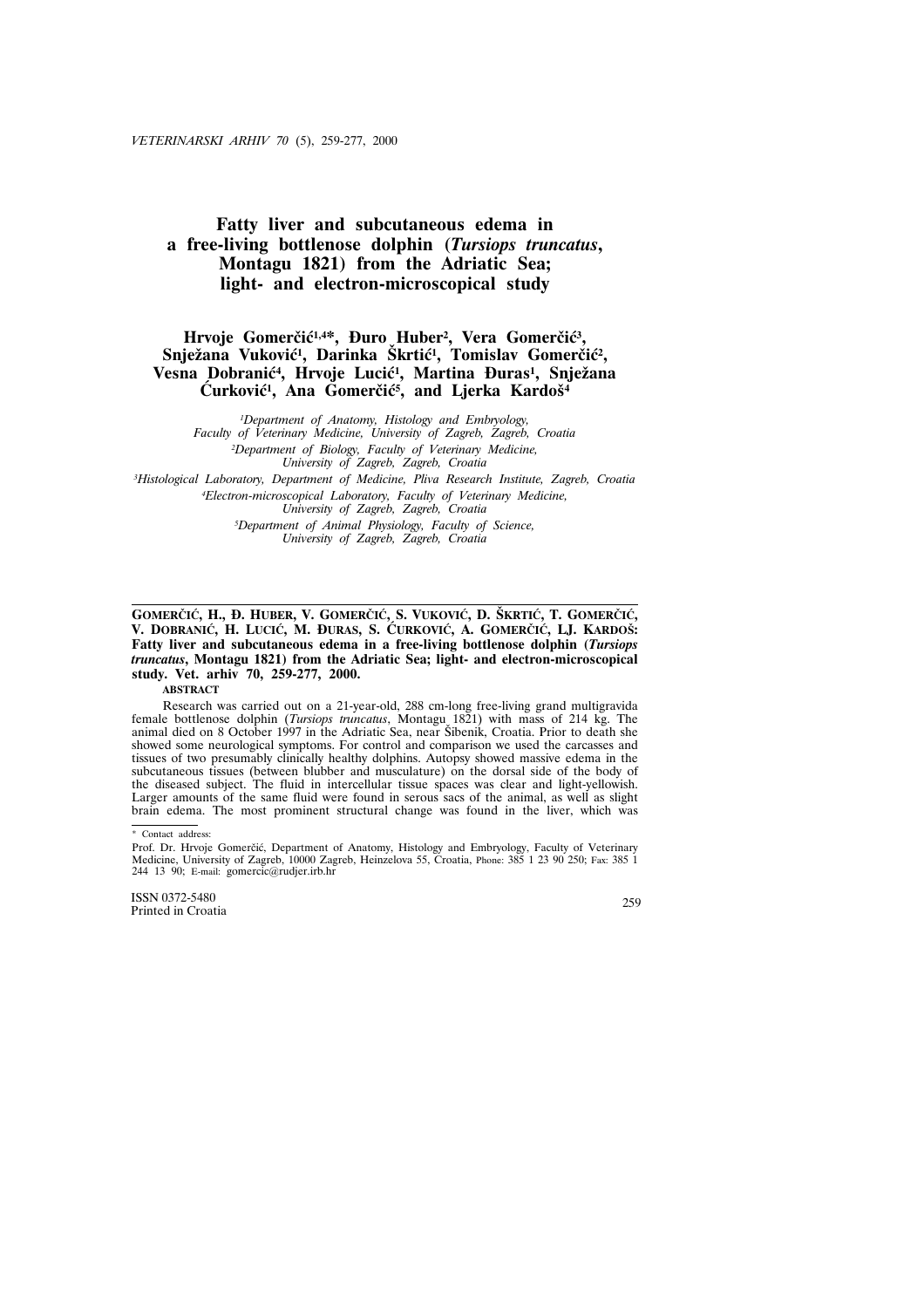normal in size but extremely yellow and fragile. Its structure was totally destroyed, without any traces of blood, and there was pronounced fatty degeneration of liver parenchyma. All hepatocytes were also destroyed and swollen mitochondria and dilated endoplasmic reticulum were evident. This massive hepatic degeneration and necrosis was probably due to some unknown acute biological or chemical agent that provoked hepatargic crisis and the ultimate death of this free-living female dolphin.

**Key words:** dolphin, bottlenose dolphin, *Tursiops truncatus*, fatty liver, subcutaneous edema, light-microscopy, electron-microscopy, histochemistry, Adriatic Sea

### **Introduction**

The liver is one of the most important metabolic organs. It participates in transformation and synthesis of many biologically important substances. Its obvious function is transformation of substances that have entered the gastro-intestinal tract and that are absorbed in the gut (FORENBACHER, 1993). Some of those substances are often toxic and the liver renders them harmless in some way. Liver parenchyma, i.e., hepatocytes, are in close contact with blood, especially that arriving from gastrointestinal organs (DELLMANN and BROWN, 1976; BANKS, 1981; MOSIMANN and KOHLER, 1990; MIYAI, 1991; JUNQUEIRA et al., 1995). This means that hepatocytes are constantly burdened by various substances which arrive from gastrointestinal tract and which are often toxic. Some specific hepatotoxic substances also have an effect on hepatocytes, as well as some specific bacteria and viruses (CULLEN and RUEBNER, 1991; FORENBACHER, 1993). If the amount of those noxious substances is above the tolerable threshold of hepatocytes, or if they have a too frequent effect on hepatocytes, the hepatocytes will demonstrate recoverable changes in the beginning. If the stimulus is severe enough or lasts sufficiently long, the ability of cells to adapt may be exceeded and cellular functions become altered, and the cell is said to be injured. If the injury is sub-lethal the cell survives, even though it may function abnormally. Chronic sub-lethal injury or altered environmental factors may induce cells to undergo stable, structural and functional alterations that restore homeostasis. Sub-lethally injured cells may also continue to deteriorate structurally and functionally, reaching a point from which recovery is no longer possible. The so-called 'point of no return' is not yet precisely defined, either ultrastucturally or functionally (MARZELLA and TRUPM, 1991). In most cases the hepatocytes respond to intolerable noxious stimuli with accumulation of large amounts of fatty substances (fat infiltration and degeneration) and later on with apoptosis and necrosis of large numbers of hepatocytes. If the noxious stimulus lasted long enough prior to death there will also be cirrhosis of liver (MARZELLA and TRUPM, 1991). All these changes in liver tissue could be seen on the light or electron microscope.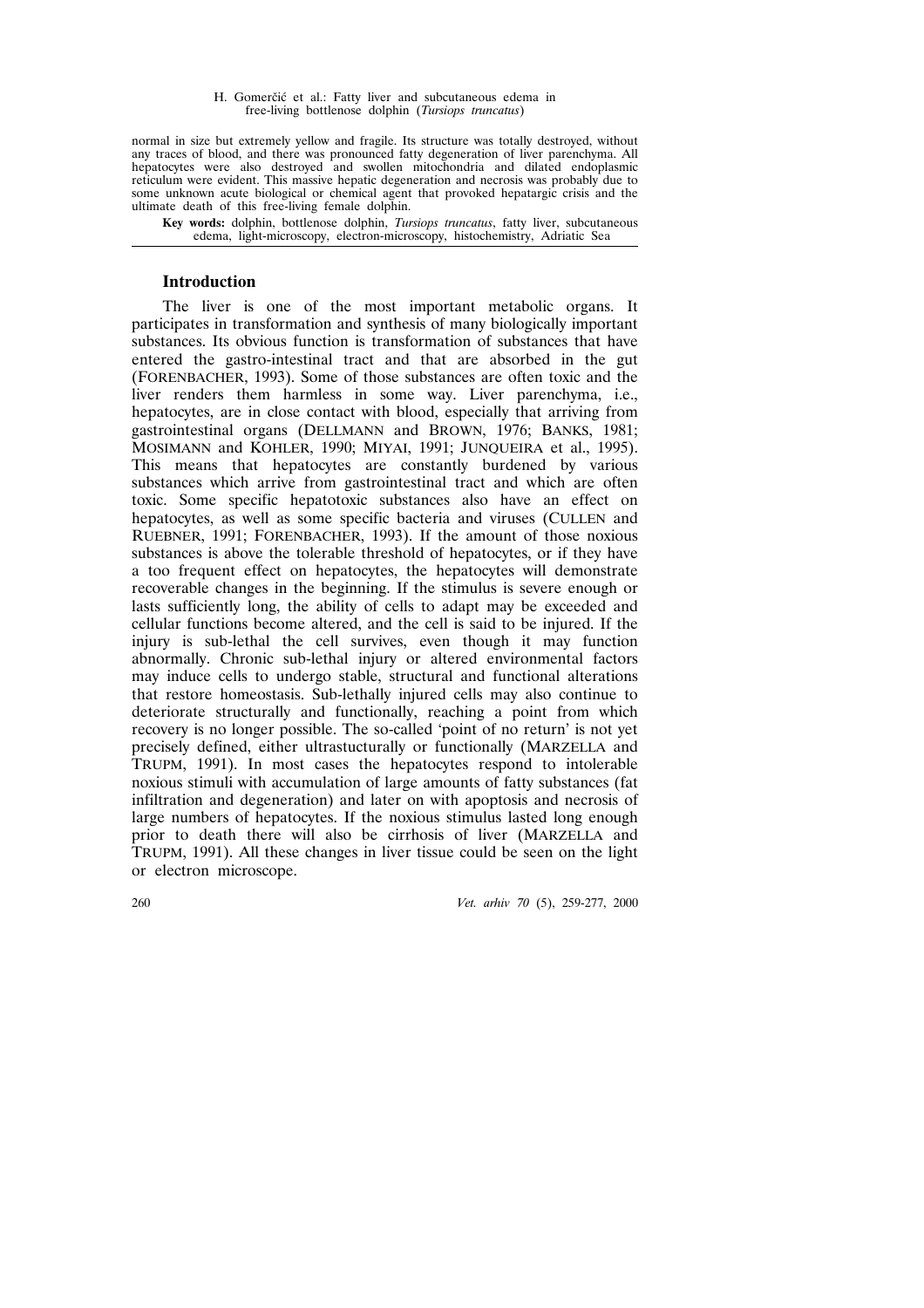Similar spontaneous changes in liver are often found in humans and other animal species as a result of various illnesses or poisoning, or as an accidental finding in individuals that died due to some other cause. In marine mammals, especially dolphins, fatty degeneration in liver is rarely found. When it is found, it is usually accidental and is not the cause of death. SIMPSON and GARDNER (1972) found fatty degeneration of hepatocytes in captive dolphins and GOMERC<sup>I</sup>C et al. (1998) mention it as an accidental finding. Parasitic cholangitis and pericholangitis were found in free-living harbour porpoises by SIEBERT et al. (1996) and KUIKEN et al. (1996). LIPSCOMB (1996) described liver fibrosis in an adult free-living dolphin, while BIRKUN (1996) described venous congestion, blood stasis, cell degeneration and necrosis in liver of captive bottlenose dolphins. However, we were unable to find data in the literature that mentioned fatty liver as a cause of death. Also, no mention of subcutaneous (subblubber) edema seems to have been made, especially in reference to the dorsal side of dolphin trunk. In this paper we describe a case of a freeliving bottlenose dolphin from the Adriatic Sea whose most probable cause of death was pronounced and irreparable liver changes.

### **Materials and methods**

Research was carried out on three specimens of bottlenose dolphin (*Tursiops truncatus*, Montagu 1821) that died along the eastern shores of the Adriatic Sea.

The diseased female dolphin seemed disoriented prior to death and was swimming near the coast of Pirovac, near Šibenik, Croatia (N43°48'30''; E15°40'30'') in circles, swinging around her longitudinal axis. The animal died 8 October 1997 and was immediately recovered from the sea, frozen and transported to Zagreb.

For control and comparison we used the carcasses and tissues of clinically presumable healthy dolphins that had been caught in fishing nets and drowned. The control female dolphin was drowned near the west coast of the Istrian peninsula, Croatia (N45°03';E13°35') on 16 October 1990. The control male dolphin was drowned in the environs of the town of Šibenik, Croatia (N43°43'40";E15°53'30") on 21 December 1995.

The dolphins were measured according to PERRIN (1975) and aged by growth-layer groups in the dentine according to SLOOTEN (1991).

We performed dissection of all animals at the Department of Anatomy, Histology and Embryology, Faculty of Veterinary Medicine, Zagreb, Croatia, and took the samples for microscopic, bacterial, viral and heavy metal analysis. The liver samples were fixed in 4% formalin and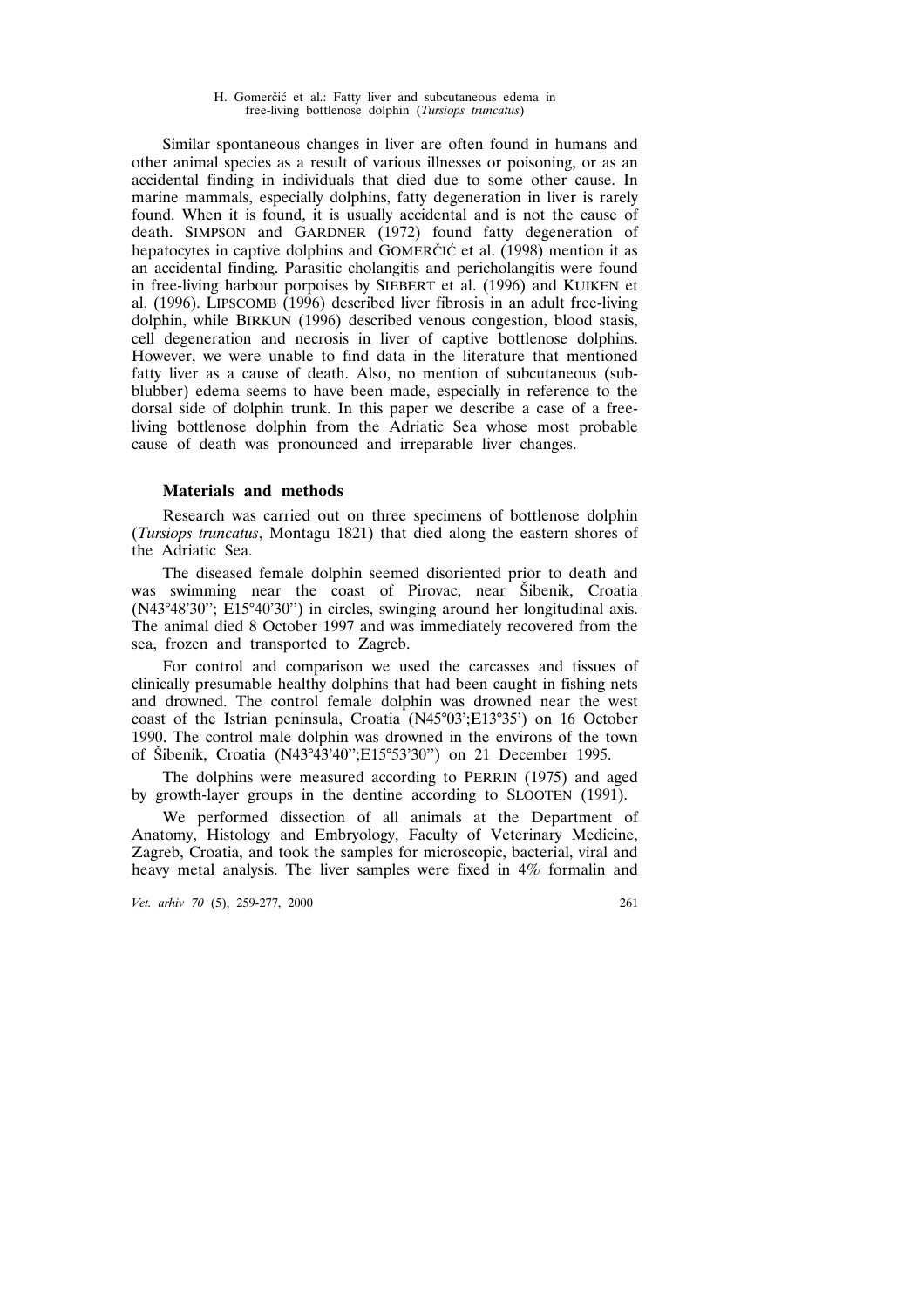osmium tetroxide, stained with haematoxylin and eosin (H&E), method according Mallory, with PAS procedure and Sudan black B and Sudan III., and with uranyl acetate for electron microscopic examination (CULLING, 1974). Total mercury, lead and cadmium contents were analysed by standard procedures (HATCH and OTT, 1968; STANLEY and ELLIOT, 1976; CAPAR, 1977; BOYER, 1984) in the diseased female dolphin and the control male dolphin. Results are expressed as ppm ( g of heavy metals in 1 g of wet mass of liver tissue). Slides were examined and photographed by light microscope Nikon Microphot-FXA and by electron microscope JEOL JEM-1200EX.

### **Results**

All three examined dolphins were in good condition, without any signs of starvation.

The diseased female dolphin was 21 years old, 288 cm in length and had 214 kg. She had previously given birth many times.

The control female dolphin was 4 years old, 250 cm long, had 204 kg and had not given birth.

The control male dolphin was 9 years old, 278 cm long, had 237 kg and was sexually mature.

At the moment of death the diseased female dolphin had only a couple of small bones and otoliths of fish in her forestomach. No chyle was found in mesenterial lymph vessels.

In the forestomach of control female dolphin we found 4 large European pilchards (*Sardina pilchardus*) that were partially digested, and numerous big chitinous teeth of squid. Chyle was visible in mesenterial lymph vessels.

The forestomach of control male contained an undigested conger eel (*Conger conger*) and many remains of partly-digested fish and numerous fish bones, but no chitinous teeth of squid. Chyle was visible in mesenterial lymph vessels.

The liver of diseased female dolphin contained 469.4 ppm of total mercury,  $0.12$  ppm of lead and  $0.181$  ppm of cadmium.

The liver of control male contained 198.1 ppm of total mercury, 0.11 ppm of lead and 0.332 ppm of cadmium.

None of the control animals showed pathoanatomical signs of disease, although we did find nematodes and slight pneumonia that was probably caused by parasites. Livers of both control animals were distinctly red-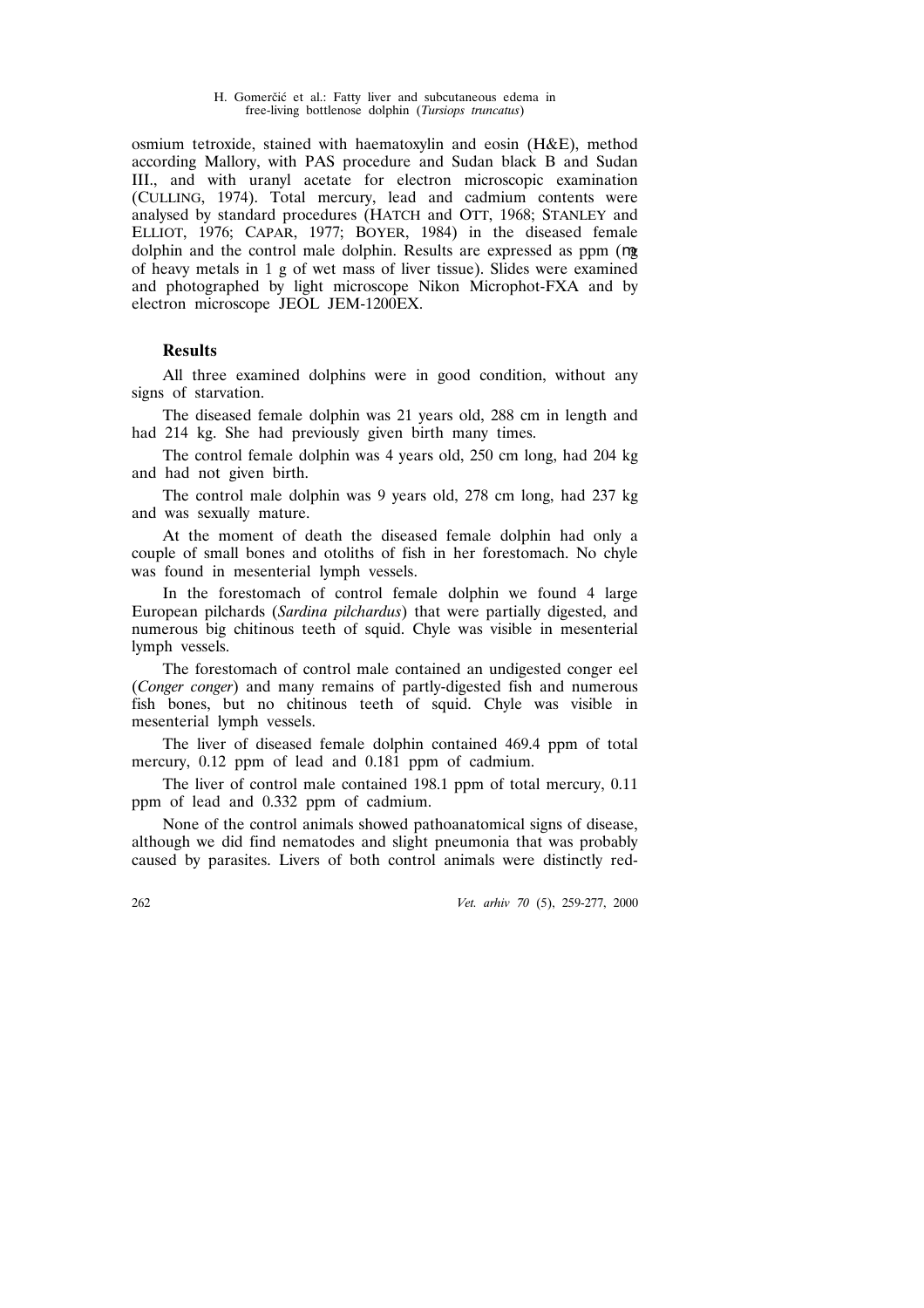brown, almost black in colour and their consistency were compact (Fig. 1, above). Serous cavities (peritoneal, pericardial and pleural cavities) contained no liquid, but their walls were profusely moist. In the body trunk, blubber was found attached to dark muscles, with the line between blubber and muscles being obvious and well-defined, without any sign of subcutaneous edema (Fig. 2, left).

During the autopsy of diseased female dolphin we found extremely profound subcutaneous edema (between blubber and musculature) that extended along dorsolateral side of the entire body, 2.8 cm thick and composed of clear light-yellowish liquid. Larger amounts of clear lightyellowish liquid were also found in peritoneal, pleural and pericardial cavities. We also noted slight brain edema. The most pronounced change was found in the liver, which was distinctly yellow (Fig. 1, below), which contrasted sharply with the livers of healthy dolphins (Fig. 1, above). The liver was not enlarged but its consistency was fragile - it disintegrated without any haemorrhage when we touched it with forceps after removing the capsule. Macroscopic examination failed to reveal any other significant changes that would suggest the cause of death of the diseased female dolphin.



Fig. 1. The liver (arrow) of healthy dolphin is dark red-black in colour (above) and the liver (arrow) of the diseased female dolphin is yellow in colour (below)

*Vet. arhiv 70* (5), 259-277, 2000 263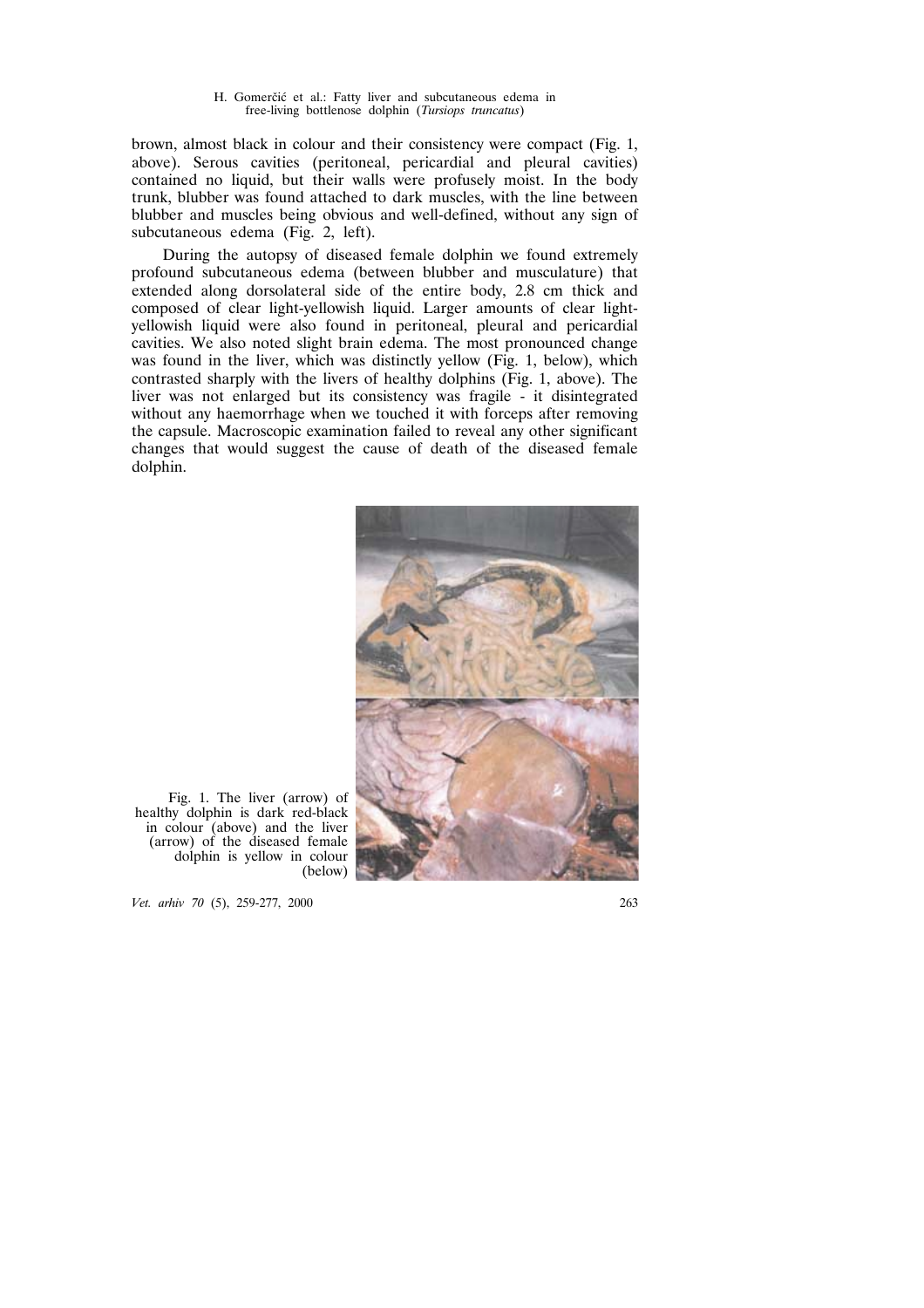Fig. 2. The blubber (subcutaneous adipose tissue) in healthy dolphin (left) is in direct contact with musculature, but in the diseased female dolphin (right) between blubber and musculature is 2.8 cm thick, clearly visible edema (arrow)



264 *Vet. arhiv 70* (5), 259-277, 2000 Fig. 3. Position of subcutaneous edema in diseased dolphin body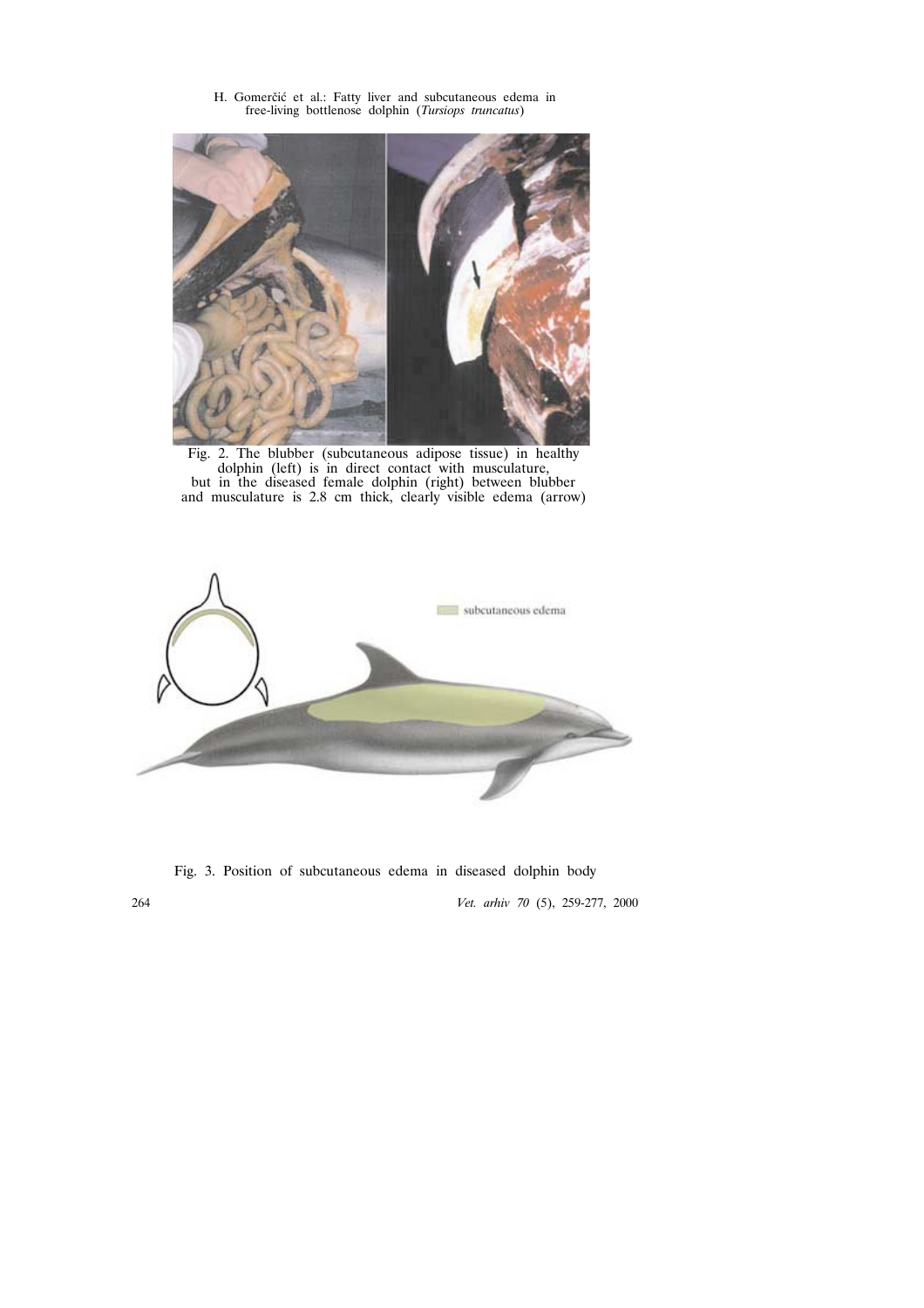

Fig. 4. Liver microscopical structure of healthy dolphin (above) with recognisable plates of hepatocytes and separated from each other by wide sinusoids filled by erythrocytes. Liver of the diseased female dolphin (below) with destroyed liver structure and without any normal hepatocytes. H&E; 20×2.5; scale bar 100 m.



Fig. 5. Detail of Fig. 4. In the diseased female dolphin (below) numerous hepatocytes are foamy, and all nuclei are pyknotic. Sinusoids of healthy dolphin (above) are broad and filled with blood, but sinusoids of diseased female dolphin (below) are not visible. H&E;  $40 \times 2.5$ ; scale bar 50 m.

*Vet. arhiv 70* (5), 259-277, 2000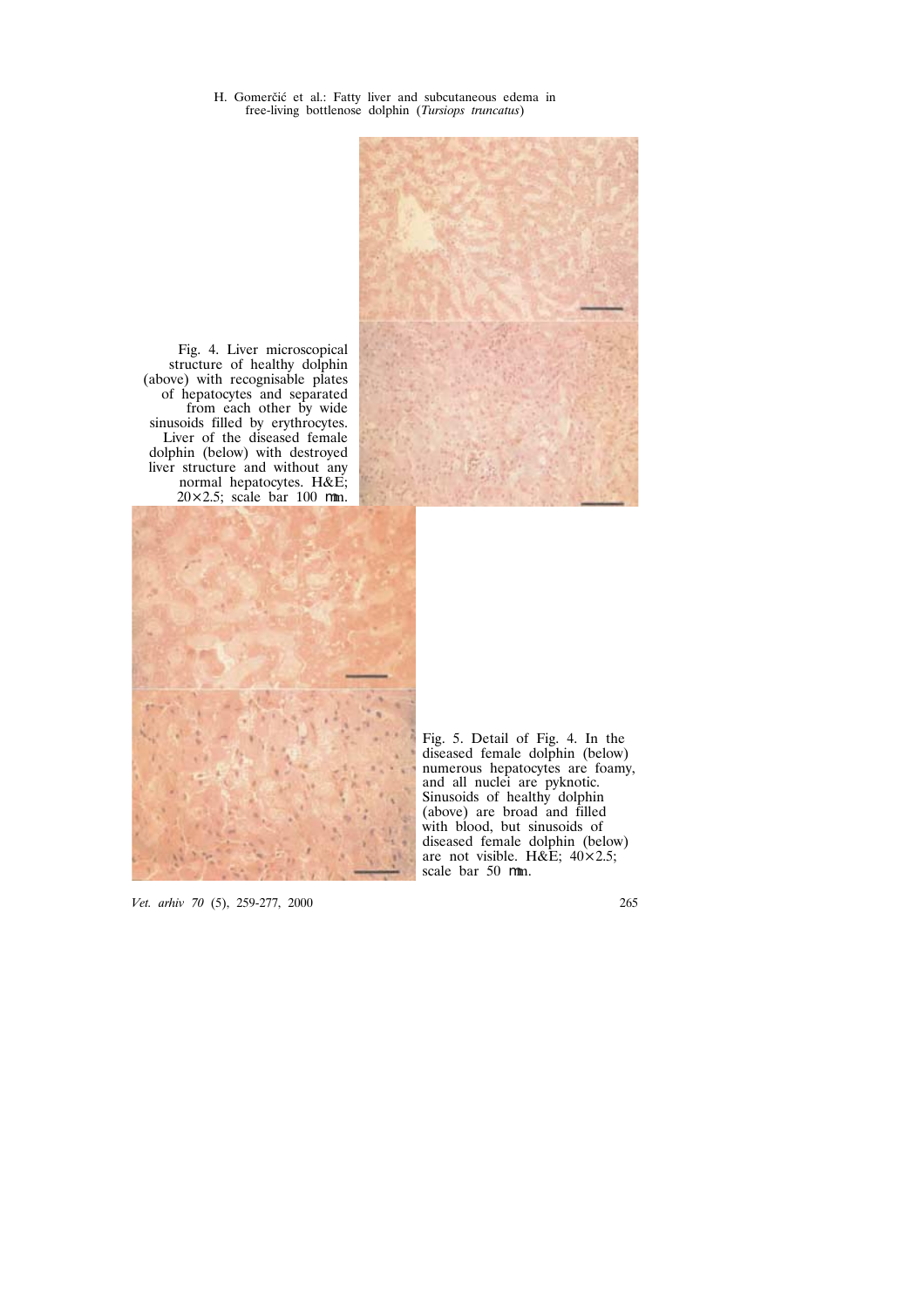

Fig. 6. Microscopic structure of the liver of healthy dolphin (above) with plates of hepatocytes and wide sinusoids filled with erythrocytes. In the diseased female dolphin (below) the liver structure is destroyed (nearly unrecognizable hepatocytes are markedly foamy). Small and larger vacuoles are seen. The amount of connective tissue is not increased in the diseased female dolphin and it is unperceivable in both livers. Mallory stain; 4×5; scale bar 200 m.



Fig. 7. Details of Fig. 6. In healthy dolphin (above) there are plates of normally structured hepatocytes; between plates there are sinusoids filled by erythrocytes. In the diseased female dolphin (below) there are destroyed foamy hepatocytes and only few erythrocytes in very narrow sinusoids. Mallory stain; 40×2.5; scale bar 50 m.

266 *Vet. arhiv 70* (5), 259-277, 2000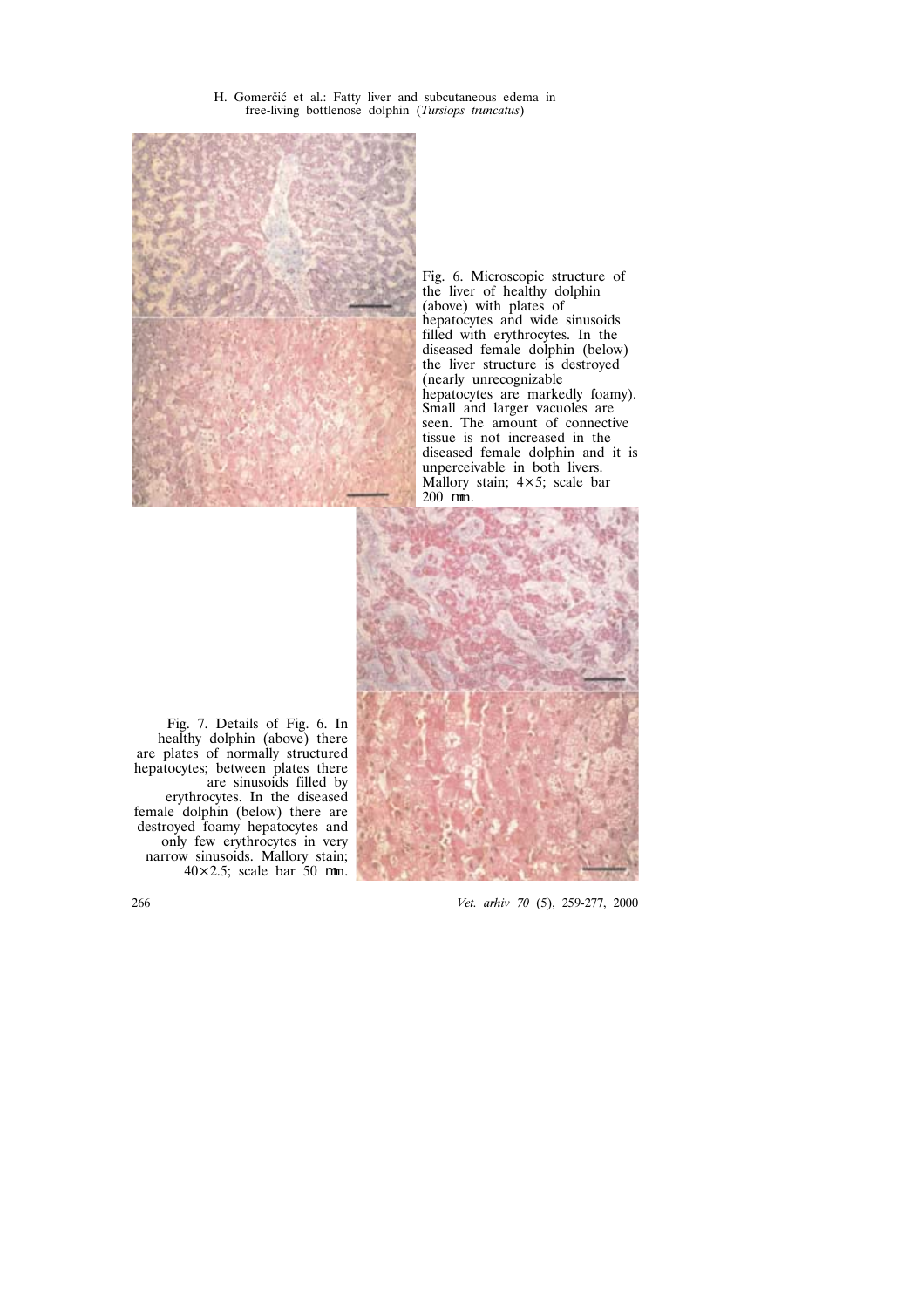

Fig. 8. Fatty substances in the liver of healthy dolphin (above) and in the diseased female dolphin (below). In hepatocellular cytoplasm of healthy dolphin there is a small quantity of fatty substances stained black, but in the diseased female dolphin the fatty substances are increased significantly. Sudan black B;<br> $4 \times 5$ : scale bar 200 m.  $4\times5$ ; scale bar 200



Fig. 9. Detail of Fig. 8. In some hepatocytes of healthy dolphin (above) there are few fatty droplets stained black, while in the diseased female dolphin (below) the number of fatty droplets are significantly higher and hepatocytes are nearly black stained due to accumulation of fatty droplets. Sudan black B; 40×5; scale bar 25 m.

*Vet. arhiv 70* (5), 259-277, 2000 267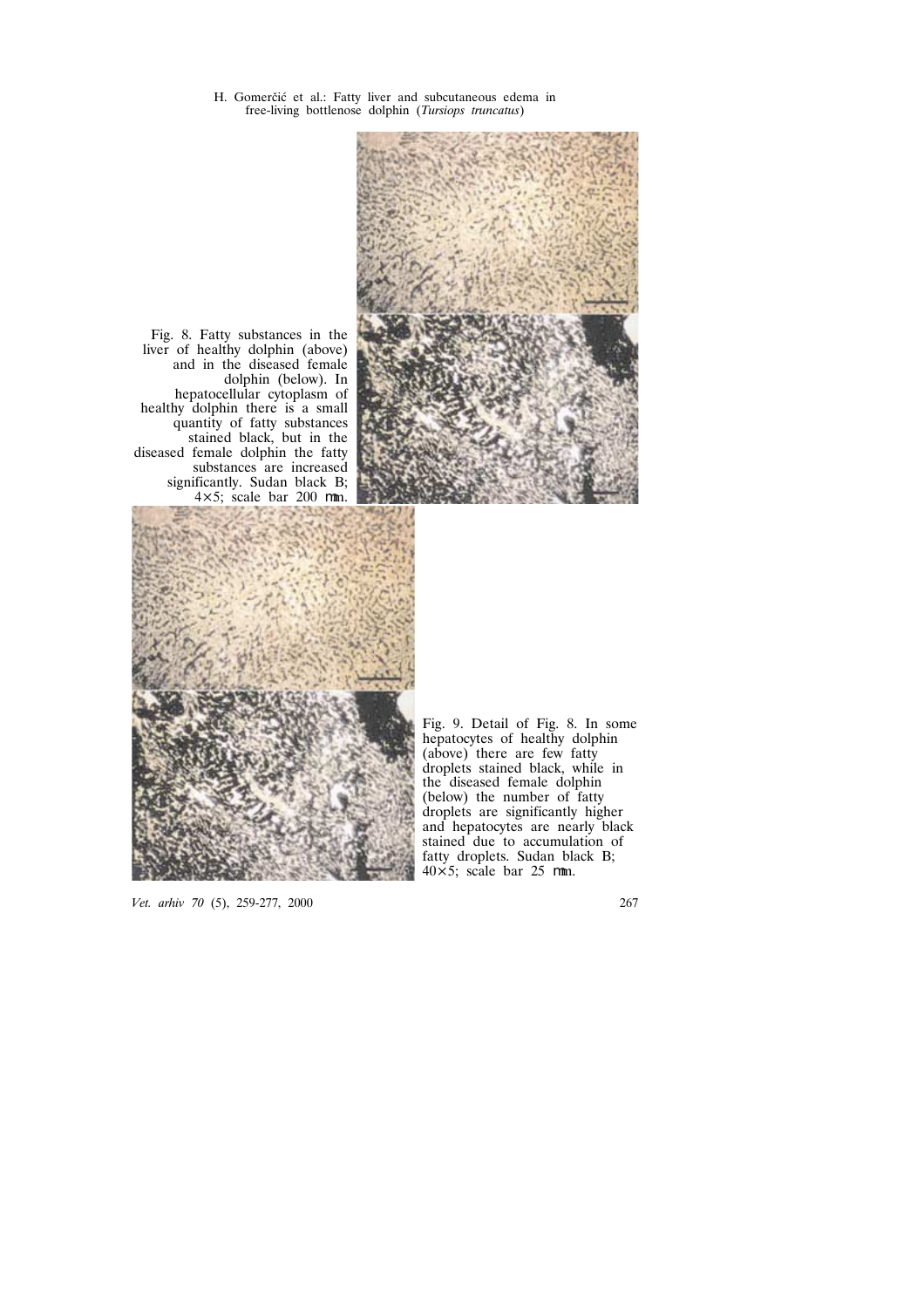



Fig. 10. Fatty substances in the liver of healthy dolphin (above) and in the diseased female dolphin (below). In hepatocellular cytoplasm of healthy dolphin there is a small quantity of fatty substances stained red, but in the diseased female dolphin the fatty substances are increased significantly and hepatocytes are nearly red stained owing to accumulation of fatty droplets. Sudan III.; 4×2.5; scale bar 50 m.

Light microscopic examination revealed complete disintegration of liver structure, an almost complete absence of blood and pronounced fat degeneration of parenchyma (Figs. 4, 5, 6, 7, 8, 9, 10 - below). No enlargement of connective tissue was found. In all specimens, both healthy control animals and the diseased female animal, glycogen content was very small.

Electron microscopic analysis revealed that all hepatocytes have undergone some change. In all of them, their cellular membranes had completely disappeared. We were able to find only remains of individual cell organelles, mostly swollen mitochondria and dilatated endoplasmic reticulum (Figs. 11, 12). Cell nuclei were the best preserved, although they often showed chromatin condensation and initial signs of karyolysis and dilatation of perinuclear spaces, as well as breakage of nuclear envelope (Figs. 17, 18). There were small and somewhat larger fat droplets in whole liver parenchyma that was disintegrated (Figs. 13, 14, 15, 16). We were unable to find any erythrocytes in liver tissue. Sinusoids, endothelium and Disse's spaces were completely decomposed (Figs. 19, 20). Hence, we concluded that all examined liver specimens were completely degenerate.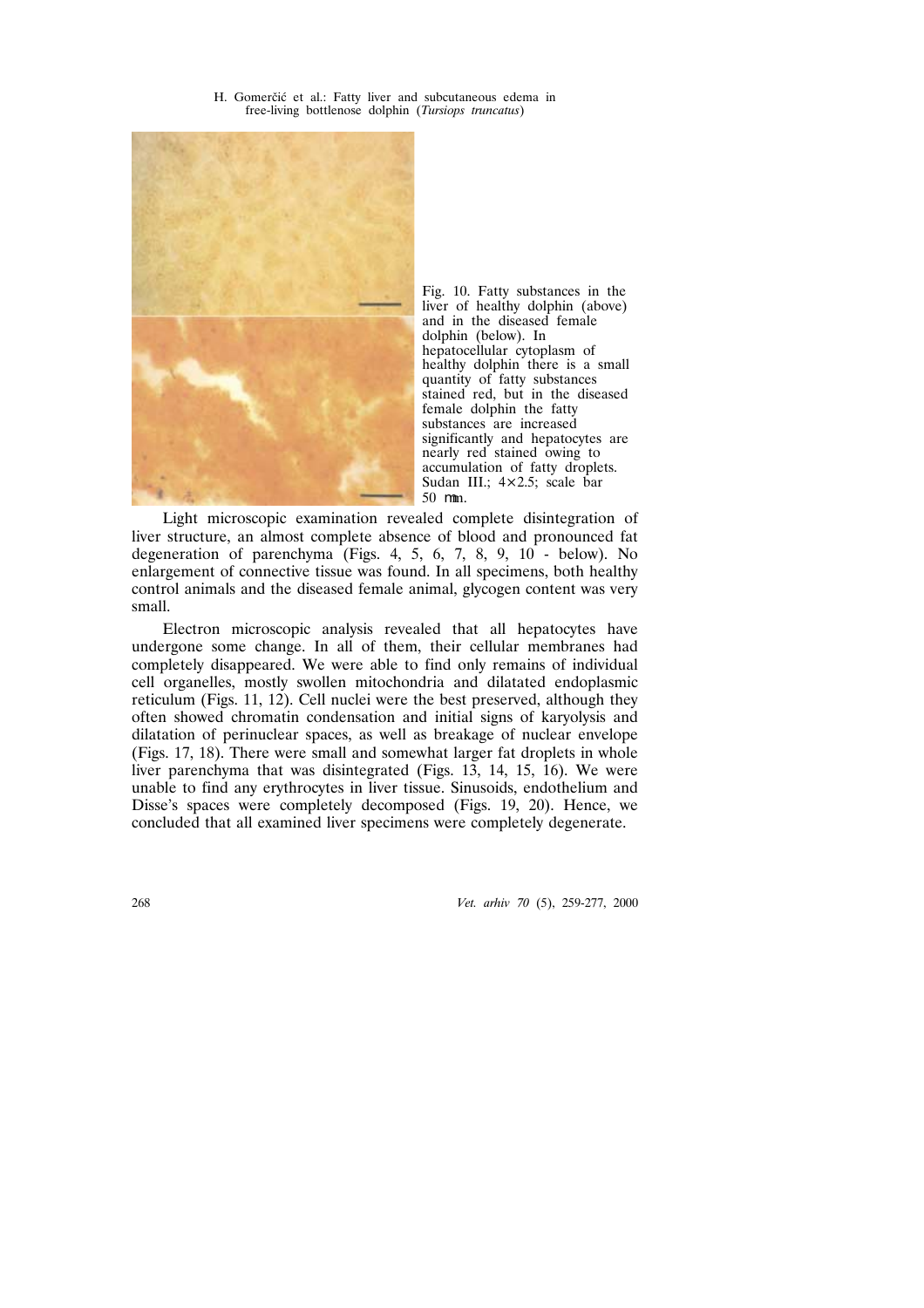

Fig. 11. Complete disintegration of liver parenchyma of the diseased dolphin with remains of swollen mitochondria (m), enlarged endoplasmic reticulum (er) and the beginning of karyolysis  $(N)$ . 15,000 $\times$ 



Fig. 12. Disintegrated liver parenchyma of the diseased dolphin with three nuclei (N) in which can be seen the beginning of chromatin condensation and karyolysis (arrow).  $4,000 \times$ 

*Vet. arhiv 70* (5), 259-277, 2000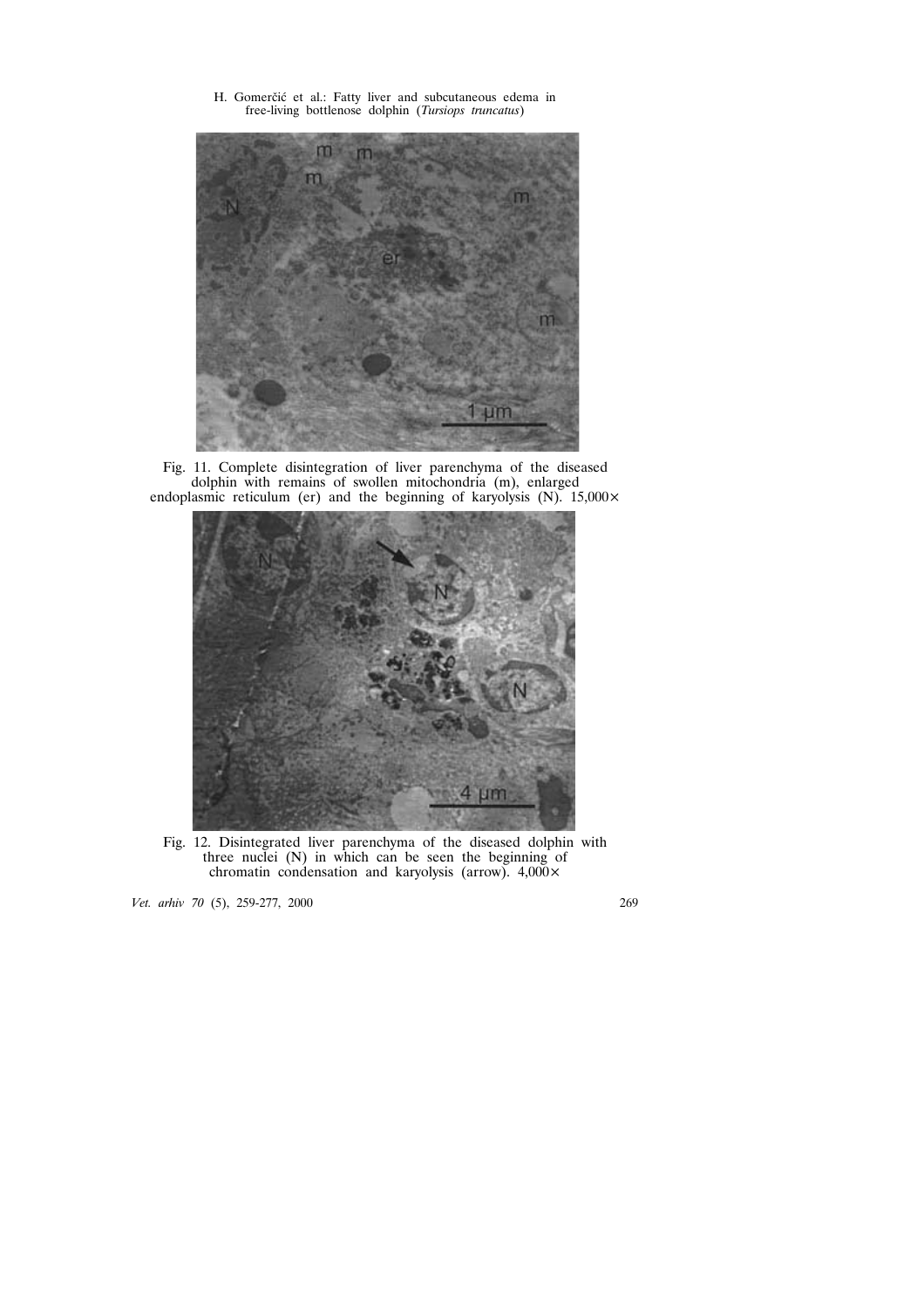

Fig. 13. Marked accumulation of fatty substances (L) in disintegrated liver parenchyma of the diseased dolphin, with vesiculation and dilatation of endoplasmic reticulum (er). 4,000×



Fig. 14. Damaged hepatocyte of diseased dolphin, with fat droplets (L), a few mitochondria (m) and nucleus (N) that is almost unchanged, apart from partial discontinuity of karyolema and enlargement of perinuclear spaces (arrow). 15,000×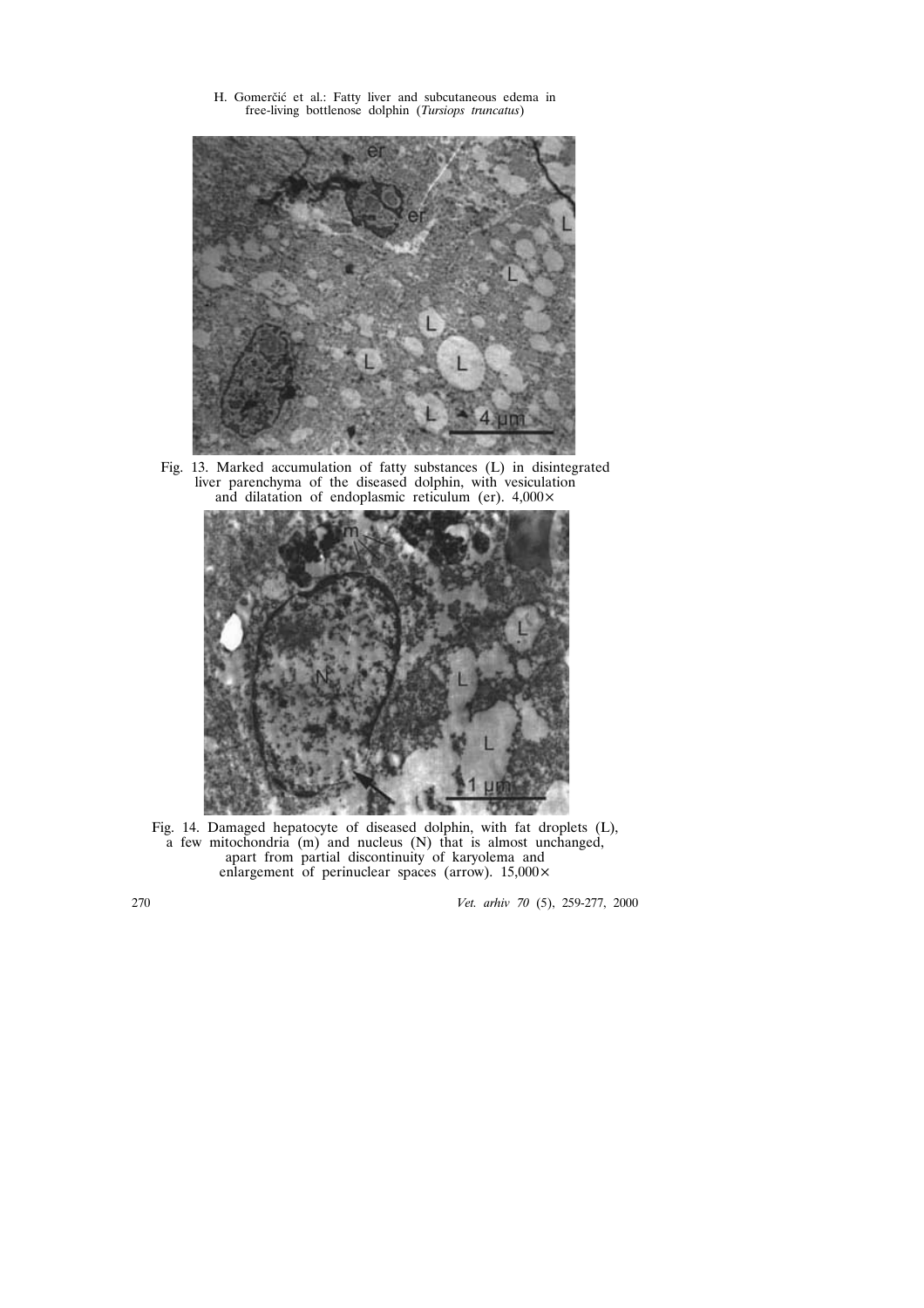

Fig. 15. Numerous fat droplets (L) in disintegrated hepatocyte of the diseased dolphin, with the nucleus (N) and individual mitochondria (m) still preserved.  $15,000 \times$ 



Fig. 16. Disintegrated hepatocyte of the diseased dolphin with mitochondria remains  $(m)$ , fat droplets  $(L)$ , nucleus with chromatin condensation and partial karyolemolysis (arrow). 15,000×

*Vet. arhiv 70* (5), 259-277, 2000 271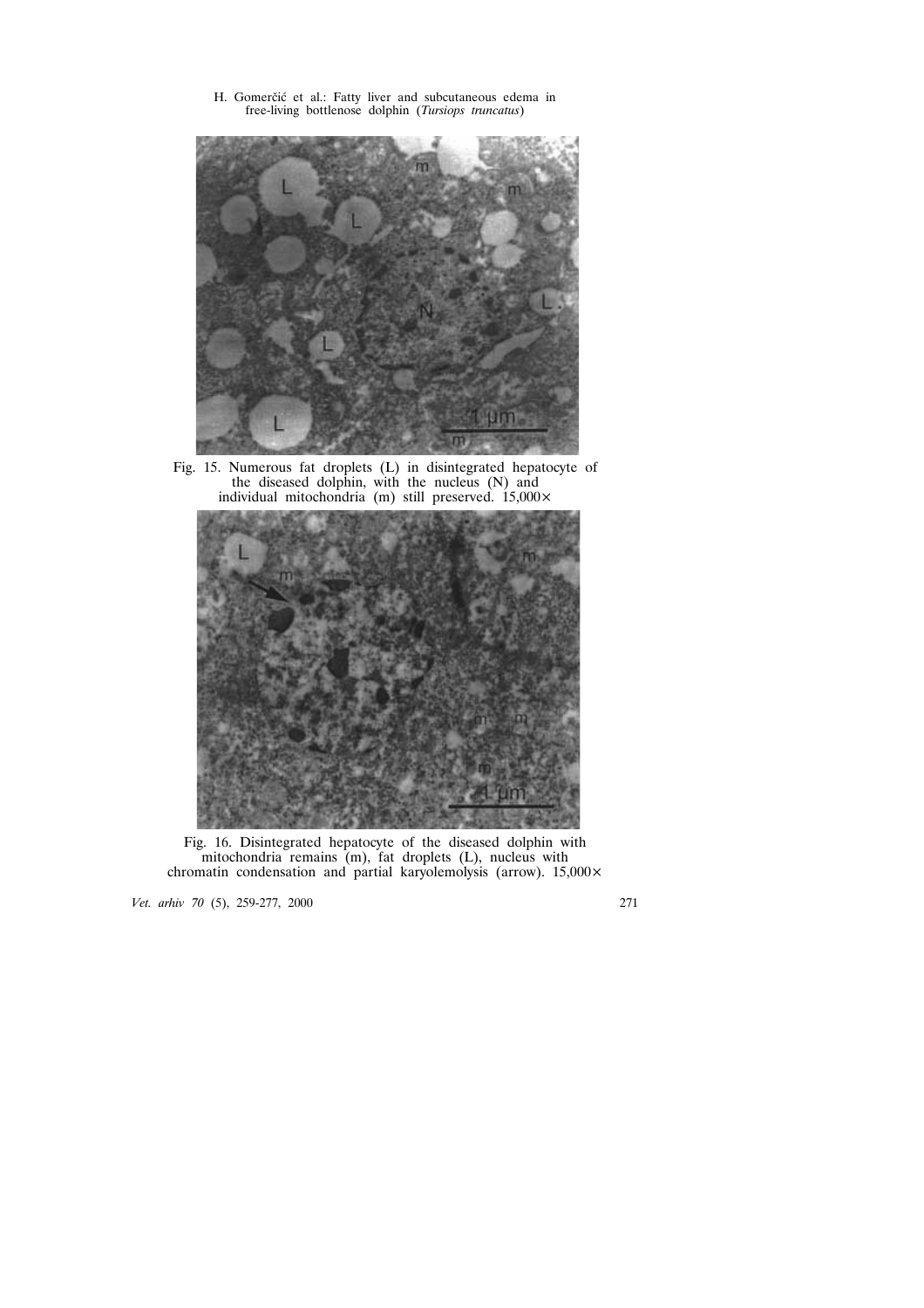

Fig. 17. Disintegrated liver parenchyma of the diseased dolphin with numerous fragments of decomposed cells (F), fused fat droplets (L) and a nucleus (N) that is almost unchanged, with intact nuclear envelope (arrow) and condensed chromatin. 15,000×.



Fig. 18. The nucleus in Fig. 17 that is almost unchanged has condensed chromatin and some enlarged perinuclear space (arrow). 30,000×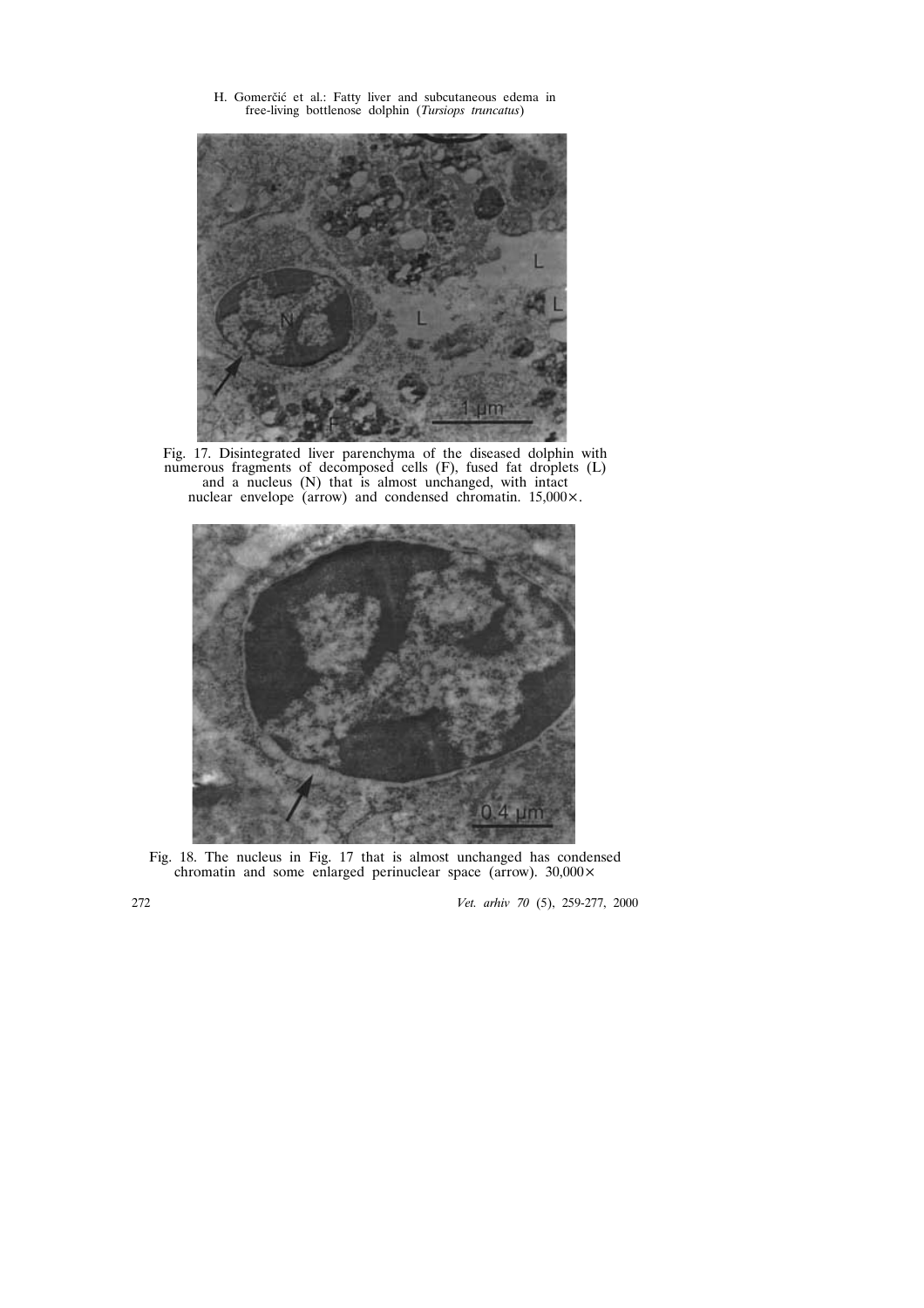

Fig. 19. Kupffer's cell (K) beside destroyed Disse's space and completely disintegrated liver parenchyma with fat droplets  $(L)$  from the diseased dolphin. 7,500 $\times$ .



Fig. 20. Kupffer's cell (K) in Fig. 19 along with sinusoids (S) filled with cell detritus and remains of a lymphocyte (Lc).  $15,000 \times$ .

*Vet. arhiv 70* (5), 259-277, 2000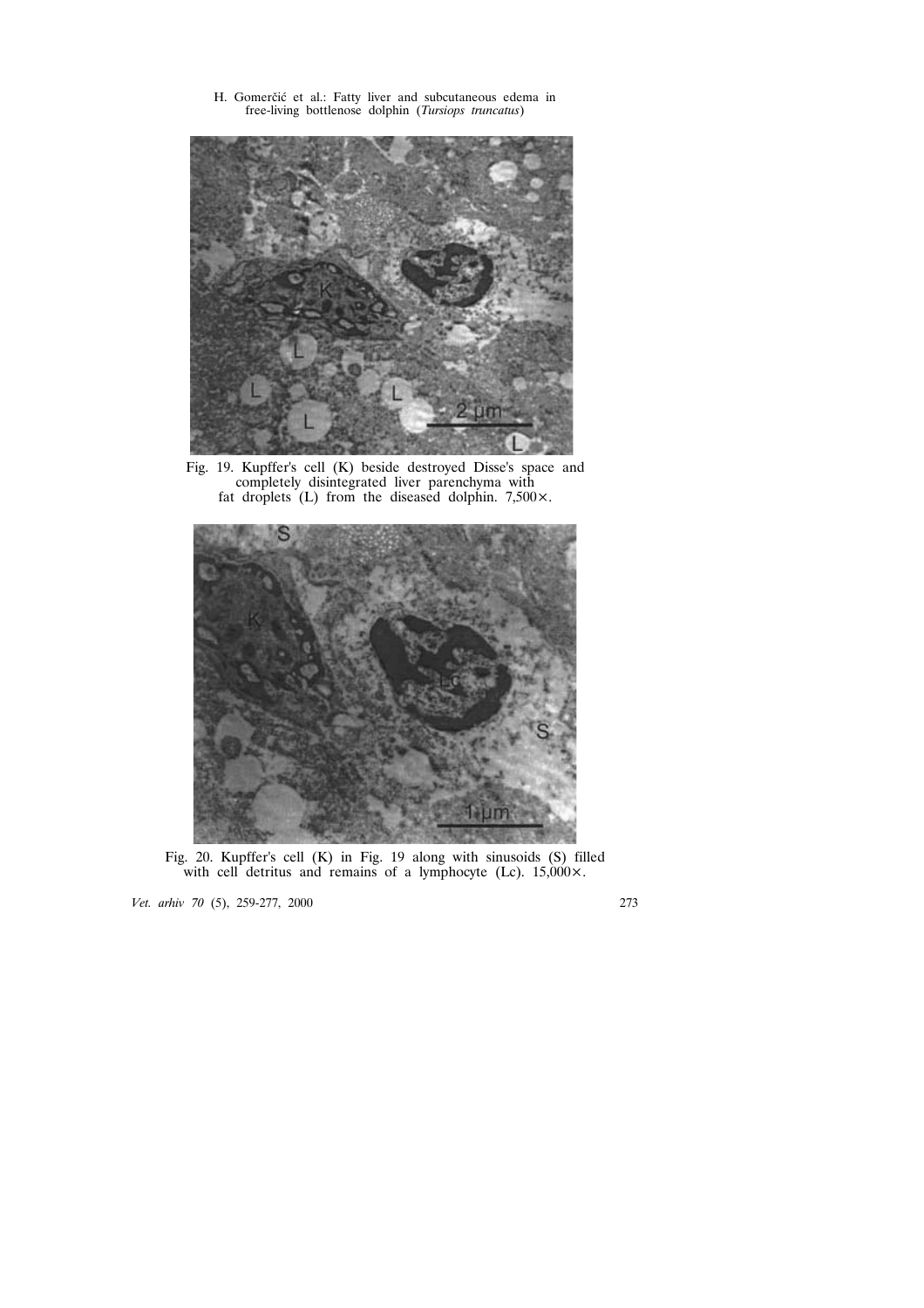## **Discussion**

Based on autopsy analysis, light microscopic and electron microscopic investigation of the liver tissue, we concluded that the dead diseased female dolphin lost its liver functions rather rapidly due to irreparable changes of parenchymal and non-parenchymal liver cells that manifested in fat degeneration and ultimately in necrosis of hepatocytes. The consequence of those drastic ultramicroscopic and microscopic changes of liver cells is surely subcutaneous edema, hydrops of serous cavities and slight brain edema, as well as rapid intoxication of the animal which eventually led to death of the diseased female bottlenose dolphin. Most probably the liver damage was acute, due to the fact that we found no increase in the amount of connective tissue, i.e., signs of cirrhosis. It is supposed that the animal was affected by disease only for a brief period of time. That was also suggested by the animal's good condition, without any signs of cachexia.

The foregoing is in agreement with the statements of CULLEN and RUEBNER (1991) and FORENBACHER (1993) who claim that continuous or repetitive liver injury causes chronic liver injury associated with fibrosis and, if continued long enough, may lead to cirrhosis. If the injury is relatively mild, it may regress; if severe, it may progress to necrosis and become irreversible (CULLEN and RUEBNER, 1991).

The observed neural symptoms of the diseased dolphin (hepatoencephalic syndrome) were most probably due to acute liver disorder. The same hepatargic crisis is known in domestic animals with severe liver parenchymal damage (such as diffuse necrosis, extensive steatosis, acute hepatitis and cirrhosis) where there are signs of encephalic symptoms due to liver dysfunction (FORENBACHER, 1993).

Necrotic liver damage is usually accompanied by inflammatory reaction of blood vessels and mesenchymal cells. The exception is the case in which the animal dies rapidly, when reactions do not have the time to develop (FORENBACHER, 1993), which was the case with the investigated diseased female dolphin.

In the diseased female dolphin we found increased amounts of clear yellowish intercellular fluid in subcutaneous tissue, in serous cavities (pleural, pericardial and peritoneal cavities) and in the brain. This was not caused by blood stasis due to stenosis of branches of liver portal veins, but by dysfunctioning of the liver and probably of consequent hypoproteinaemia, which resulted in edema and fluid accumulation in serous cavities. If the cause of those changes had been stasis of portal blood flow in the liver, then we would have found more pronounced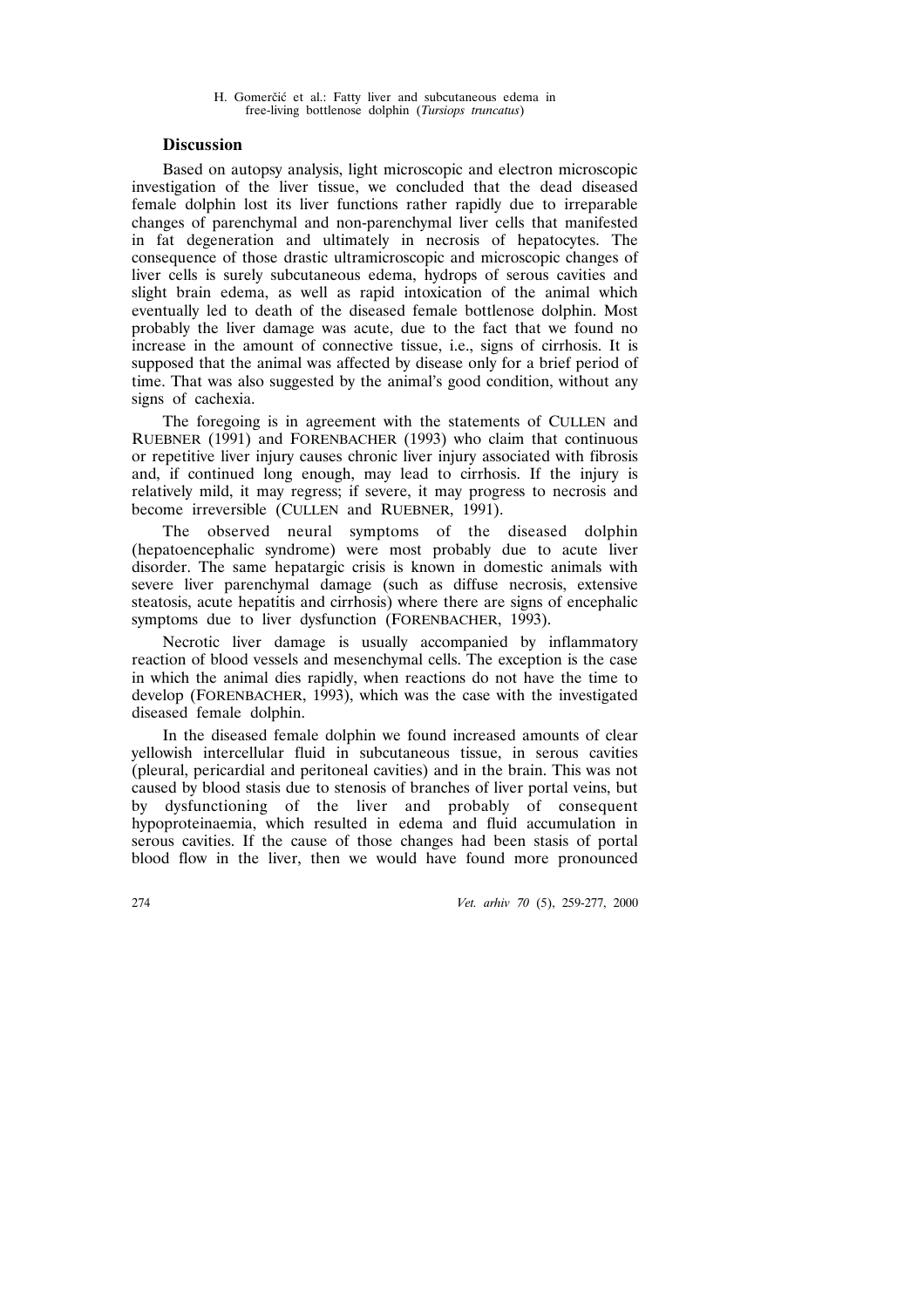ascites and less pronounced hydrops of pleural and pericardial cavities, and edema of subcutis and brain. However, the amount of fluid in peritoneal cavity was not greater than that in pleural and pericardial cavities. The defective liver function presumably caused hepatargy, which in turn caused hepatoencephalic syndrome, as mentioned above.

The increased level of total mercury in liver of diseased female dolphin (469.4 ppm), in comparison with control male dolphin (198.1 ppm), was not the likely cause of changes we found in the liver, as there are no data in the literature that would claim that the increased accumulation of mercury and other heavy metals in the organism cause such changes in liver. Rather, it could be the consequence of the difference in age and sex - that is to say, the diseased dolphin was much older (21 years old, compared to the control male who was 9) and the female that had been gravid and in lactation many times, so that during her lifetime she consumed larger quantities of feed than control male animal. This is why she had accumulated more than double the quantity of total mercury in her liver.

Hepatic edema caused by dysfunction of the liver in terrestrial animals is most often placed subcutaneously in ventral parts of the body, due to gravity. In the diseased female dolphin we found subcutaneous (between blubber and musculature) edema in the dorsal parts of dolphin trunk (Figs. 2, 3). This unusual dorsal position of subcutaneous edema in dolphin is a result of gravity, hydrostatic and hydrodynamic pressure, which cause aggregation of intercellular fluid in the dorsal part of body where pressure on the dolphin's surface is lowest.

The cause of changes in the liver described in this paper can only be speculative. There is an enormous number of hepatotoxic agents (biological, chemical or physical) that could provoke such changes. Until now, such spontaneous changes have not been described in dolphins, and certainly not in the dolphins from the Adriatic Sea.

### **References**

Acknowledgement

This study was supported by grants from the Ministry of Science and Technology of the Republic of Croatia (project No. 053016), and Gesellschaft zur Rettung der Delphine, München, Germany. Special thanks go to Prof. Dr. Emil Srebočan and Prof. Dr. Jelena Pompe-Gotal of the Department of Pharmacology and Toxicology of Faculty of Veterinary Medicine, University of Zagreb, for quantitative analysis of heavy metals in tissues of dolphins.

BANKS, W. J. (1981): Applied Veterinary Histology. Williams and Wilkins. Baltimore and London.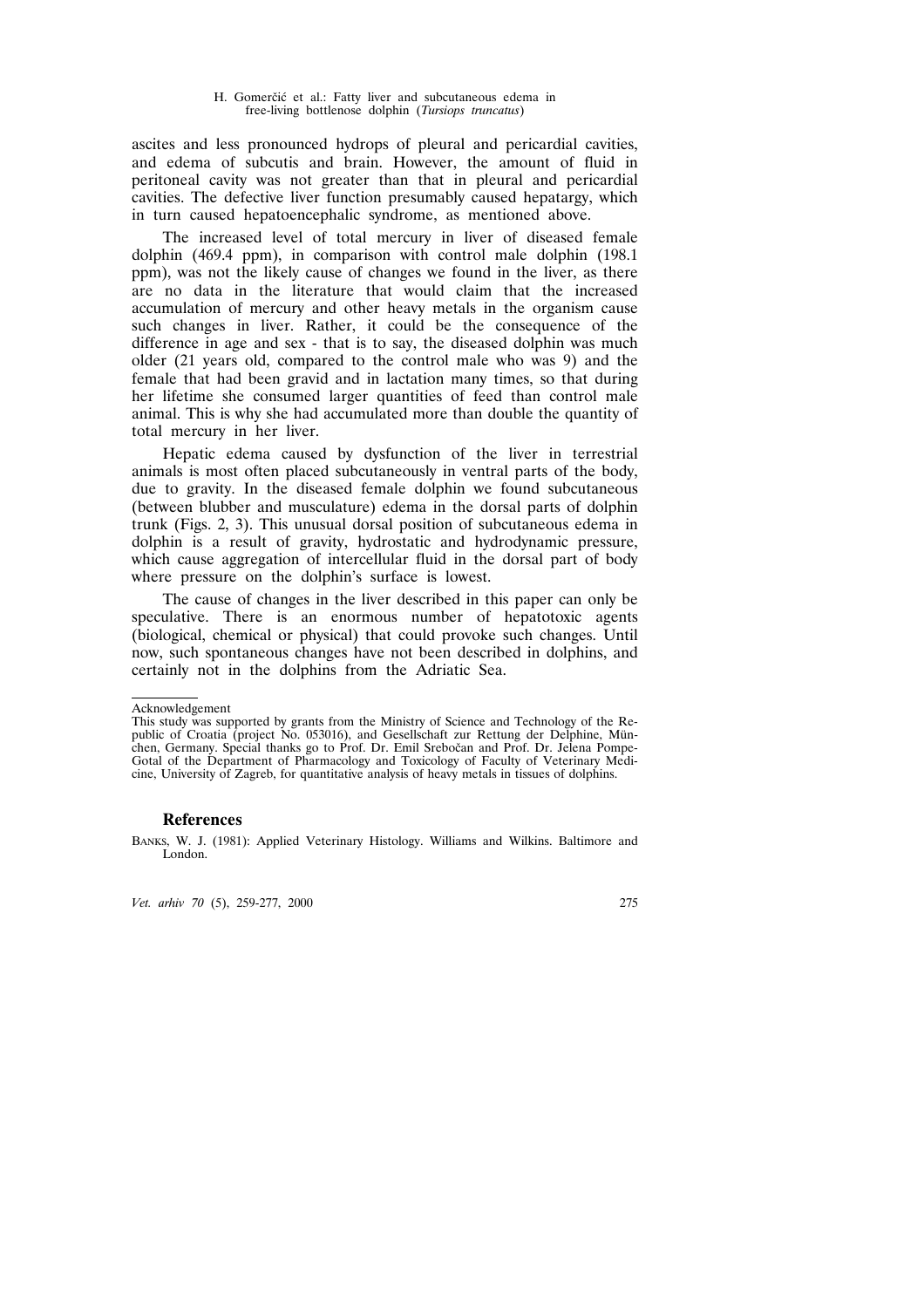- H. Gomerčić et al.: Fatty liver and subcutaneous edema in free-living bottlenose dolphin (*Tursiops truncatus*)
- BIRKUN, A. (1996): Complexities of by-catch diagnosis in Black Sea cetaceans. In: Diagnosis of By-Catch in Cetaceans: Proceedings of the second European Cetacean Society workshop on cetacean pathology, Montpellier, France, 2 March 1994 (Kuiken, T., Ed.). European Cetacean Society. Saskatoon, Saskatchewan, Canada. pp. 12-15.
- BOYER, K. W. (1984): Metals and other elements in food. In: Official Methods of Analysis.  $14<sup>th</sup>$  ed. (Williams, S., Ed.). AOAC Inc. Arlington, USA. pp. 444-478.
- CAPAR, S. G. (1977): Atomic absorption spectrophotometric determination of Pb, Cd, Zn and Cu in clams and oysters. Collaboration study. J. A. O. A. C. 60, 1400-1407
- CULLEN, J. M., B. H. RUEBNER (1991): A histopathologic classification of chemical-induced injury of the liver. In: Hepatotoxicology (Meeks, R. G., S. D. Harrison, R. J. Bull, Eds.). CRC Press. Boca Raton, Florida, USA. pp. 67-92.
- CULLING, C. F. A. (1974): Handbook of Histopathological and Histochemical Techniques (Including Museum Techniques).  $3<sup>rd</sup>$  ed. Butterworths. Trowbridge and Esher.
- DELLMANN, H-D., E. M. BROWN (1976): Textbook of Veterinary Histology. Lea and Febiger. Philadelphia.
- FORENBACHER, S. (1993): Klinička patologija probave i mijene tvari domaćih životinja, Svezak II., Jetra. Hrvatska akademija znanosti i umjetnosti. Školska knjiga. Zagreb.
- GOMERČIĆ, H., Đ. HUBER, V. GOMERČIĆ, D. ŠKRTIĆ, A. GOMERČIĆ, S. VUKOVIĆ (1998): Dolphin morbilliviral infection from the Mediterranean Sea did not spread into the Adriatic Sea. Acta vet. Hungarica 46, 127-134.
- HATCH, W. R., W. L. OTT (1968): Determination of submicrograms quantities of mercury by atomic absorption spectrophotometry. Anal. Chem. 40, 2085-2087.
- JUNQUEIRA, L. C., J. CARNEIRO, R. O. KELLEY (1995): Osnove histologije. Školska knjiga. Zagreb.
- KUIKEN, T., M. O'LEARY, J. BAKER, J. KIRKWOOD (1996): Pathology of harbour porpoises (*Phocoena phocoena*) from the coast of England, suspected of by-catch. In: Diagnosis of By-Catch in Cetaceans: Proceedings of the second European Cetacean Society workshop on cetacean pathology, Montpellier, France, 2 March 1994 (Kuiken, T., Ed.). European Cetacean Society. Saskatoon, Saskatchewan, Canada. pp. 31-34.
- LIPSCOMB, T. P. (1996): Pathologic findings in dolphins known to have died from underwater entrapment. In: Diagnosis of By-Catch in Cetaceans: Proceedings of the second European Cetacean Society workshop on cetacean pathology, Montpellier, France, 2 March 1994 (Kuiken, T., Ed.). European Cetacean Society. Saskatoon, Saskatchewan, Canada. pp. 1-3.
- MARZELLA, L., B. F. TRUPM (1991): Pathology of the liver: functional and structural alterations of hepatocyte organells induced by cell injury. In: Hepatotoxicology (Meeks, R. G., S. D. Harrison, R. J. Bull, Eds.). CRC Press. Boca Raton, Florida, USA. pp. 93- 138.
- MIYAI, K. (1991): Structural organization of the liver. In: Hepatotoxicology (Meeks, R. G., S. D. Harrison, R. J. Bull, Eds.). CRC Press. Boca Raton, Florida, USA. pp. 1-65.
- MOSIMANN, W., T. KOHLER (1990): Verdauungsorgane. In: Zytologie, Histologie und mikroskopische Anatomie der Haussäugetiere (Mosimann, W., T. Kohler, Eds.). Verlag Paul Parey. Berlin and Hamburg.
- PERRIN, W. (1975): Variations of Spotted and Spiner Porpoise (Genus Stenella) in the Eastern and Tropical Pacific and Hawaii. University of California Press. Berkeley, Los Angeles, London.
- SIEBERT, U., H. BENKE, K. FRESE, F. PIRRO, R. LICK (1996): Postmortem examination of bycatches from German fisheries and of suspected by-catches found on the coast of Germany. In: Diagnosis of By-Catch in Cetaceans: Proceedings of the second European Cetacean Society workshop on cetacean pathology, Montpellier, France, 2 March 1994 (Kuiken, T., Ed.). European Cetacean Society. Saskatoon, Saskatchewan, Canada. pp. 27-30.